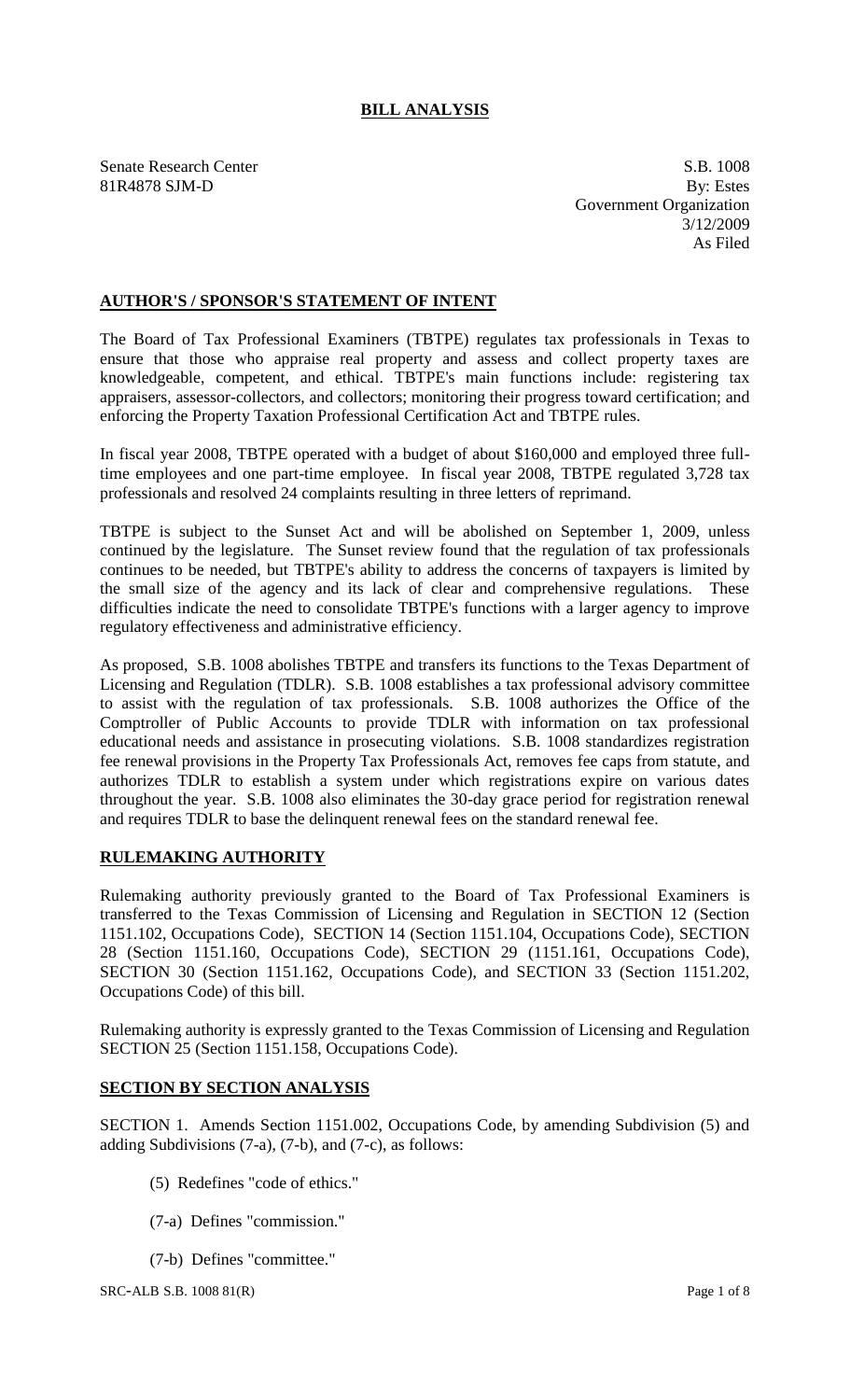(7-c) Defines "department."

SECTION 2. Amends Section 1151.004(b), Occupations Code, to require the Texas Department of Licensing and Regulation (TDLR), rather than the Board of Tax Professional Examiners (TBTPE), to thoroughly investigate a complaint of a violation of this section.

SECTION 3. Amends the heading to Subchapter B, Chapter 1151, Occupations Code, to read as follows:

SUBCHAPTER B. TEXAS TAX PROFESSIONAL ADVISORY COMMITTEE

SECTION 4. Reenacts and amends Section 1151.051, Occupations Code, as amended by Chapters 815 (S.B. 276) and 1170 (S.B. 287), Acts of the 78th Legislature, Regular Session, 2003, as follows:

Sec. 1151.051. New heading: MEMBERSHIP. (a) Provides that the Texas Tax Professional Advisory Committee (committee), rather than TBTPE, consists of five members appointed by the presiding officer of the Texas Commission of Licensing and Regulation (commission) with the approval of the commission, as follows: two members who are certified under this chapter as registered professional appraisers and two members who are certified under this chapter as registered Texas collectors or registered Texas assessors. Deletes existing text that provides that TBTPE consists of five certain members appointed by the governor with the advice and consent of the senate.

(b) Provides that a vacancy on the committee, rather than TBTPE, is filled in the same manner as the original appointment, rather than by appointment by the governor of a qualified person to serve, for the unexpired portion of the term. Makes a conforming change.

(c) Requires the presiding officer of the commission to designate one member of the committee as the presiding officer.

(d) Creates this subsection from existing text. Requires that each appointment to the committee, rather than TBTPE, be made without regard to the race, color, disability, sex, religion, age, or national origin of the appointee. Makes a nonsubstantive change.

(e) Provides that Section 2110.008 (Duration of Advisory Committees), Government Code, does not apply to the committee.

SECTION 5. Amends Section 1151.0511, Occupations Code, to make conforming changes.

SECTION 6. Amends Sections 1151.0512(b) and (c), Occupations Code, as follows:

(b) Prohibits a person from being a member of the committee if they meet certain criteria. Deletes existing text prohibiting a person from being a member of TBTPE and a TBTPE employee employed in a "bona fide executive, administrative, or professional capacity," as that phrase is used for the purpose of establishing an exemption to the overtime provisions of the federal Fair Labor Standards Act of 1938 (29 U.S.C. Section 201 et. seq.), and its subsequent amendments.

(c) Prohibits a person from being a member of the committee, rather a member of TBTPE or act as the general counsel to TBTPE, if the person is required to register as a lobbyist under Chapter 305 (Registration of Lobbyists), Government Code, because of the person's activities for compensation on behalf of a profession related to the operation of the committee or TDLR, rather than TBTPE.

SECTION 7. Amends Section 1151.052, Occupations Code, to make a conforming change.

SECTION 8. Amends Section 1151.055(a), Occupations Code, to make a conforming change.

SRC-ALB S.B. 1008 81(R) Page 2 of 8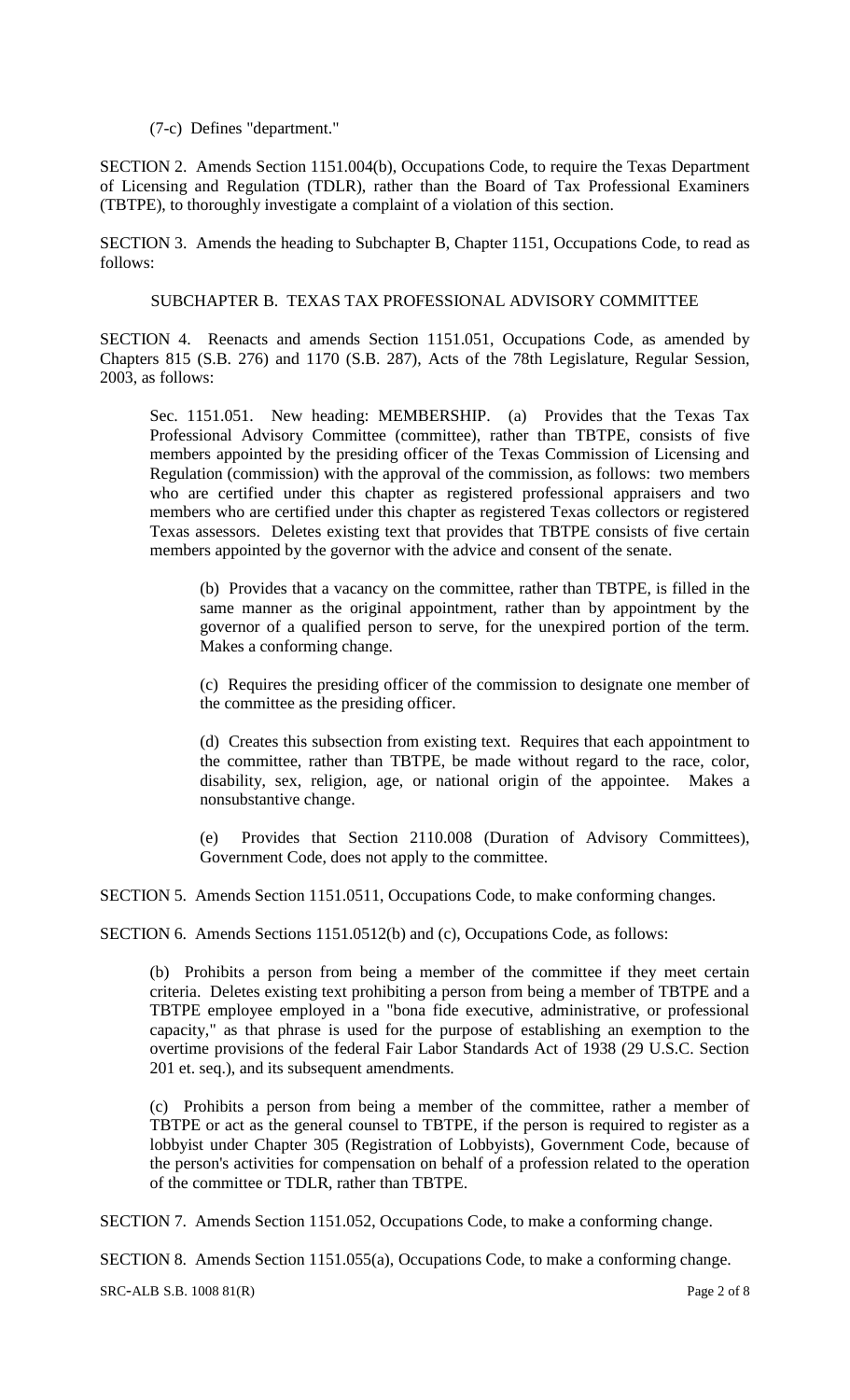SECTION 9. Amends the heading to Subchapter C, Chapter 1151, Occupations Code, to read as follows:

#### SUBCHAPTER C. DUTIES OF COMMISSION, EXECUTIVE DIRECTOR, DEPARTMENT, AND ADVISORY COMMITTEE

SECTION 10. Amends Subchapter C, Chapter 1151, Occupations Code, by adding Section 1511.101, as follows:

Sec. 1151.101. FEES. Requires the commission, with the advice of the committee, to establish fees under this chapter in the amounts reasonable and necessary to cover the costs of administering the programs and activities under this chapter.

SECTION 11. Amends Section 1151.1015, Occupations Code, as follows.

Section 1151.1015. New heading: ASSISTANCE FROM COMPTROLLER. Requires that the comptroller of public accounts (comptroller) on request to provide to the commission, TDLR, and committee information and assistance in prosecuting violations of the commission's rules or this chapter. Deletes existing text requiring TBTPE and the comptroller to provide, under an interagency contract, administrative support to TBTPE, terms for fees to be paid by TBTPE to the comptroller for services provided under the contract and requiring the comptroller, under the interagency contract, to provide TBTPE certain information and assistance.

SECTION 12. Amends Section 1151.102, Occupations Code, to authorize the commission, rather than TBTPE, to adopt and enforce rules necessary for the performance of TDLR's, rather than TBTPE's, duties.

SECTION 13. Amends Section 1151.103, Occupations Code, to make conforming changes.

SECTION 14. Amends Section 1151.104, Occupations Code, to make a conforming change.

SECTION 15. Amends Section 1151.106(a), Occupations Code, to make a conforming change.

SECTION 16. Amends Section 1151.107(a), Occupations Code, to make a conforming change.

SECTION 17. Amends Section 1151.108, Occupations Code, as follows:

Sec. 1151.108. COMMITTEE DUTIES. Deletes existing Subsection 1151.108 (Money Received by Board). Requires that the committee recommend to the commission rules and standards regarding technical issues relating to tax professionals; provide advice to the commission regarding continuing education courses and curricula for registrants; provide advice to the commission regarding the contents of any examination required by the commission under this chapter; and educate, and respond to questions from, the commission and TLDR regarding issues affecting tax professionals.

SECTION 18. Amends Section 1151.109, Occupations Code, as follows:

Sec. 1151.109. WAIVER OF FEE OR PENALTY PROHIBITED. Prohibits TDLR from waiving the collection of a fee or penalty described by this chapter or Chapter 51 (Texas Department of Licensing and Regulation). Makes a conforming change.

SECTION 19. Amends Section 1151.151, Occupations Code, to make conforming changes.

SECTION 20. Amends Section 1151.153, Occupations Code, to make conforming changes.

SECTION 21. Amends Section 1151.154, Occupations Code, as follows:

Sec. 1151.154. SUBMISSION OF APPLICATION. Requires that an initial application for registration be accompanied by a nonrefundable, rather than a nonrefundable \$50,

SRC-ALB S.B. 1008 81(R) Page 3 of 8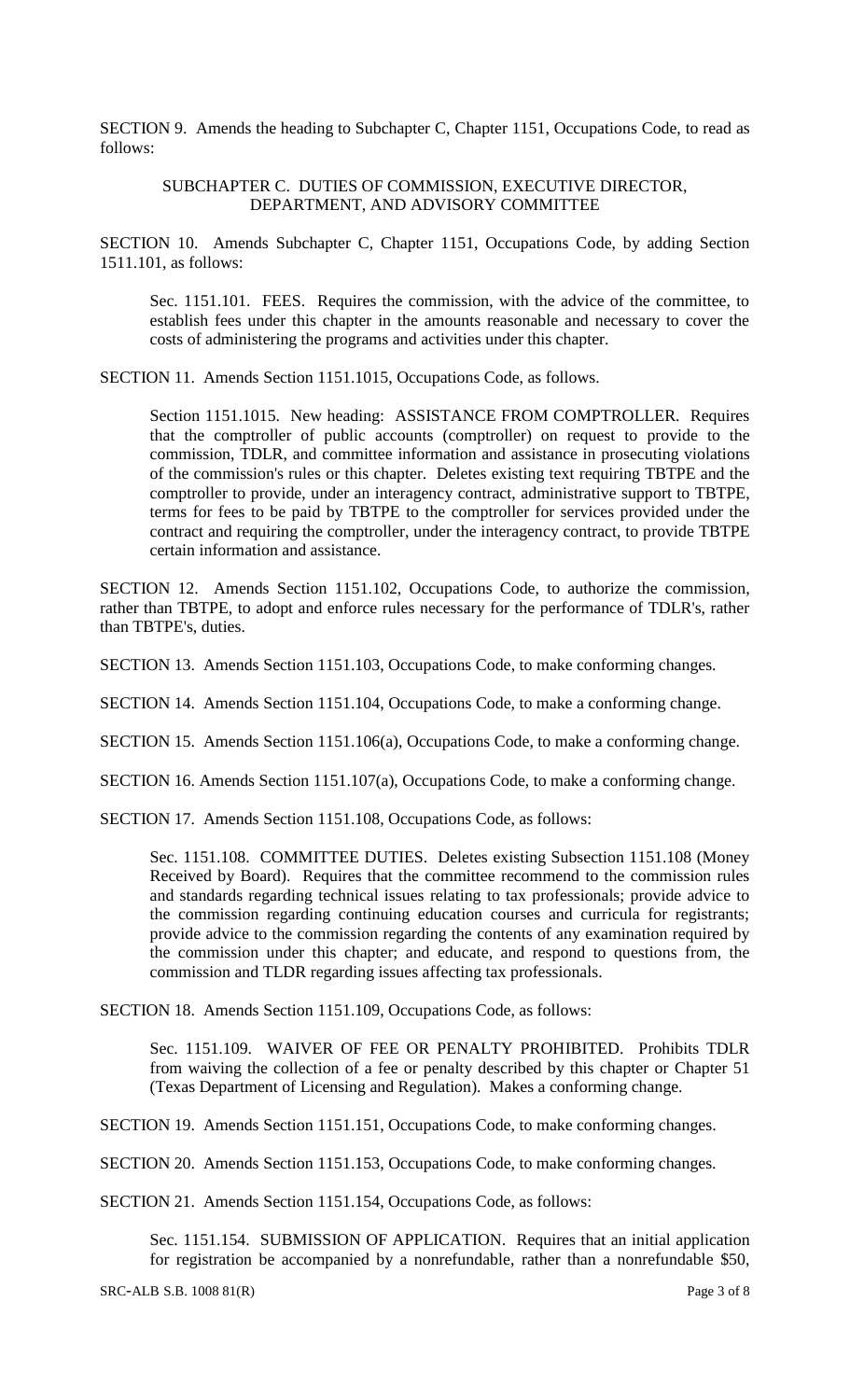processing fee, and a registration fee, rather than the fee required by Section 1151.158. Makes a nonsubstantive change.

SECTION 22. Amends Section 1151.155, Occupations Code, as follows:

Sec. 1151.155. ACTION ON APPLICATION. (a) Makes a conforming change.

(b) Makes conforming changes.

(c) Requires TDLR, if TDLR disapproves an application, to refund the fee paid under Section 1151.154(2), rather than Section 1151.154(a)(2). Makes conforming changes.

SECTION 23. Amends Section 1151.156, Occupations Code, as follows:

Sec. 1151.156. DISCRIMINATION PROHIBITED. Prohibits TDLR from refusing to register an applicant because of the race, color, disability, rather than creed, sex, religion, age, or national origin, of the applicant. Deletes existing text relating to the creed and ethnic origin of an applicant. Makes a conforming change.

SECTION 24. Amends Section 1151.157(a), Occupations Code, to make a conforming change.

SECTION 25. Amends Section 1151.158, Occupations Code, as follows:

Sec. 1151.158. ANNUAL FEE; EXPIRATION AND RENEWAL OF REGISTRATION. (a) Provides that, except as otherwise provided by the commission, a registration under this chapter is valid for one year, rather than expires on December 31, and is required to be renewed annually. Requires that a registrant pay an annual fee, rather than an annual fee of not less than \$45 or more than \$75. Authorizes the commission by rule to adopt a system under which registrations expire on various dates during the year. Makes a nonsubstantive change.

(b) Requires TDLR to notify a registrant under this chapter of the impending expiration of the registrant's registration as provided by Section 51.401(f) (relating to the delivery of the written notice of the impending expiration of a person's license at the person's last known address). Deletes existing text relating to requiring TBTPE, on or before December 1 of each year, to establish the amount of the renewal fee for the following year and mail a renewal notice to each person registered under this chapter.

SECTION 26. Amends Section 1151.1581, Occupations Code, as follows:

Sec. 1151.1581. CONTINUING EDUCATION. Requires TDLR to recognize, prepare, or administer continuing education programs for registrants under this chapter, rather than for its license holders. Requires a registrant to participate in the programs to the extent required by TDLR to keep the person's certificate of registration, rather than license. Makes conforming changes.

SECTION 27. Amends Subchapter D, Chapter 1151, Occupations Code, by adding Section 1151.1582, as follows:

Sec. 1151.1582. LATE RENEWAL OF REGISTRATION. (a) Requires a person, if a person files a renewal application fee with TDLR not later than the 30th day after the date the person's registration expires, to pay a renewal fee that is equal to 1-1/2 times the normally required renewal fee.

(b) Requires a person, if the person files a renewal application with TDLR later than the 30th day but not later than the 60th day after the date the person's registration expires, to pay a renewal fee that is equal to two times the normally required renewal fee.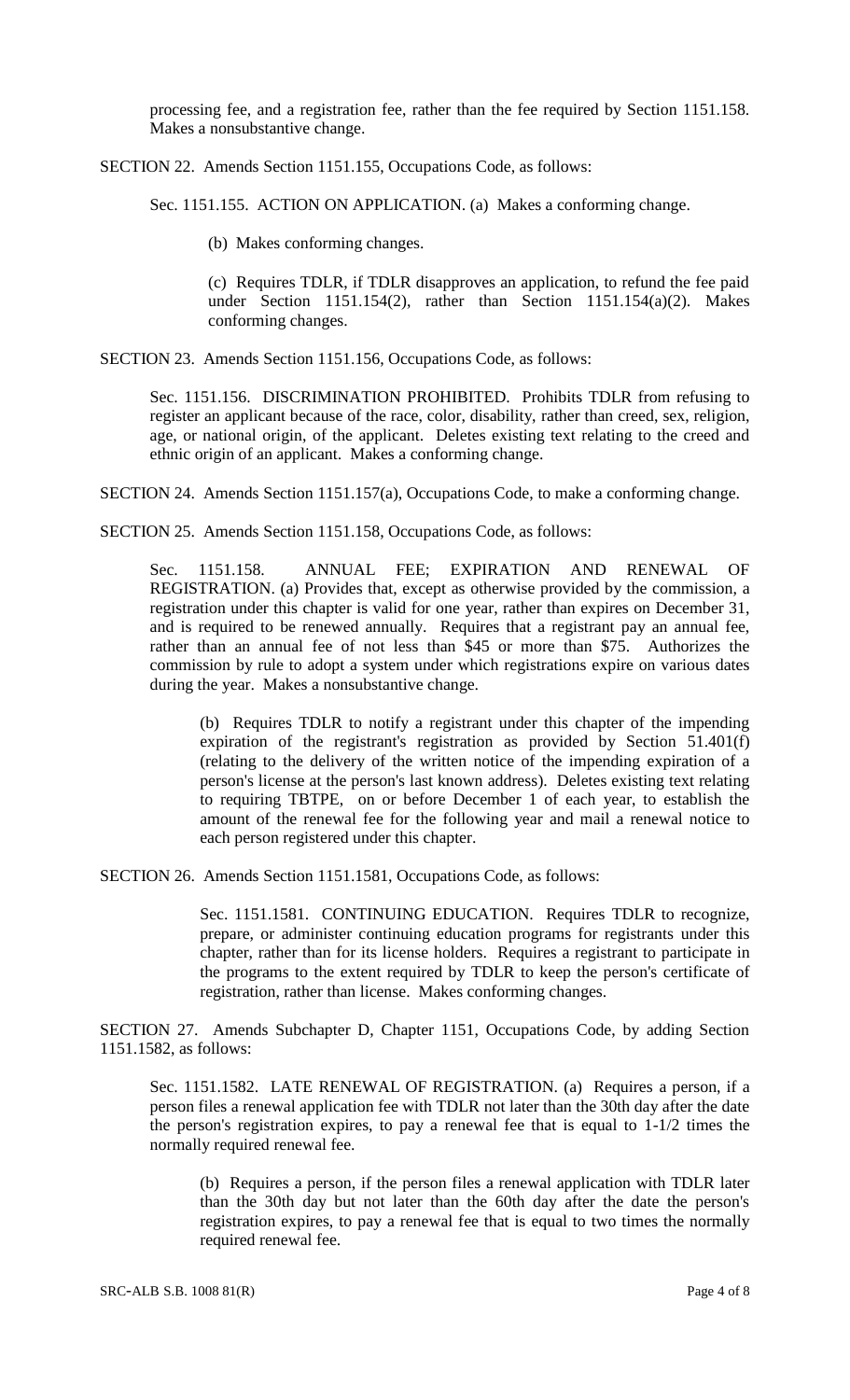(c) Authorizes a person who applies for a renewal certificate of registration after the 60th day after the date the person's registration expires to obtain a new certificate of registration by complying with the requirements and procedures for obtaining an original certificate of registration.

SECTION 28. Amends Sections 1151.160(a) and (b), Occupations Code, as follows:

(a) Deletes existing text that requires that the requirements for certification of an employee of a taxing unit's tax office emphasize, but are not limited to, the areas of responsibility of the registrant in performing the registrant's duties for the taxing unit. Makes a conforming change.

(b) Redefines "registered professional appraiser," "registered Texas assessor," and "registered Texas collector." Makes conforming changes.

SECTION 29. Section 1151.161, Occupations Code, as follows:

Sec. 1151.161. EXAMINATION FOR CERTIFICATION; APPLICATION; FEE. (a) Authorizes the commission by rule to require a registrant to pass one or more examinations to be certified. Requires the commission by rule to ensure that any examination required for certification is administered in compliance with the Americans with Disabilities Act of 1990 (42 U.S.C. Section 12101 et seq.). Deletes existing text referring to subsequent amendments of the Americans with Disabilities Act. Makes conforming changes

(b) Makes conforming changes.

(c) Makes conforming changes.

SECTION 30. Amends Section 1151.162, Occupations Code, as follows:

Sec. 1151.162. RULES RELATING TO RECERTIFICATION AND SPECIALIZATION. Makes a conforming change.

SECTION 31. Amends Section 1151.163, Occupations Code, as follows:

Sec. 1151.163. New heading: REGISTRATION BY ENDORSEMENT. Authorizes TDLR to waive any prerequisite to obtaining a certificate of registration for an applicant after reviewing the applicant's credentials and determining that the applicant holds a license or certificate of registration issued by another jurisdiction that has requirements, rather than licensing requirements, substantially equivalent to those of this state. Makes conforming changes.

SECTION 32. Amends Section 1151.164, Occupations Code, as follows:

Sec. 1151.164. CHIEF APPRAISER TRAINING PROGRAM. (a) Makes a conforming change.

(b) Makes conforming changes.

(c) Makes conforming changes.

SECTION 33. Amends Section 1151.202, Occupations Code, as follows:

Sec. 1151.202. DENIAL OF REGISTRATION; DISCIPLINARY ACTION. (a) Authorizes TDLR to deny an application for, rather than suspend or revoke, registration of or take other disciplinary action as described by Chapter 51 against a person who violates this chapter or a commission rule. Deletes existing text relating to placing a person whose registration has been suspended on probation, or reprimand a person for a violation by the person of this chapter or a board rule. Makes conforming changes.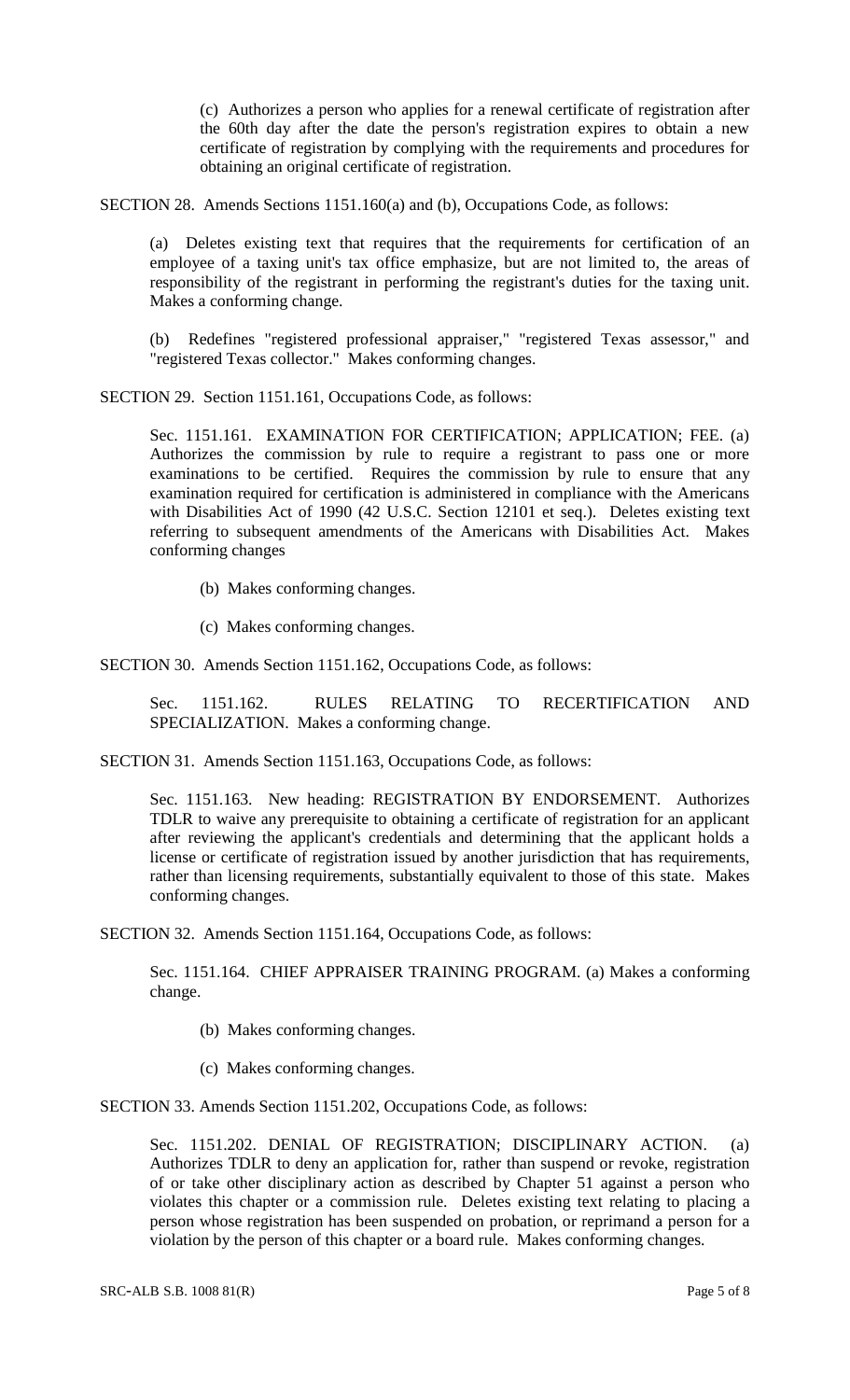(b) Requires the commission by rule to adopt written guidelines to ensure that denials of registration under this section and other disciplinary actions under Chapter 51, rather than probation and the issuance of reprimands, are administered consistently. Makes a conforming change.

SECTION 34. Amends Section 1151.204, Occupations Code, to make a conforming change.

SECTION 35. Amends Sections 1151.205(a) and (b), Occupations Code, as follows:

(a) Authorizes TDLR to request and, if necessary, compel by subpoena, the production of records, documents, and other evidence relevant to the investigation of an alleged violation of this chapter or a commission rule for inspection and copying. Makes a conforming change.

(b) Makes conforming changes.

SECTION 36. Amends Section 1151.251(a), Occupations Code, to make a conforming change.

SECTION 37. Amends Section 1151.252(a), Occupations Code, to make a conforming change.

SECTION 38. Amends Section 1151.253, Occupations Code, to make a conforming change.

SECTION 39. Amends Section 1152.103, Occupations Code, as follows:

Sec. 1152.103. MEMBERSHIP RESTRICTIONS. Provides that a person is not eligible for appointment as a member of the Property Tax Consultants Advisory Council (council) if the person is required to register with TDLR, rather than the Board of Tax Professional Examiners, under Chapter 1151.

SECTION 40. Amends Section 411.122(d), Government Code, as follows:

(d) Provides that certain state agencies are subject to this section, including the Texas State Perfusionist Advisory Committee, rather than Board of Examiners of Perfusionists. Deletes existing text that provides that TBTPE is subject to this section. Makes nonsubstantive changes.

SECTION 41. Amends Section 2054.352(a), Government Code, to delete existing text requiring TBTPE to participate in the system established under Section 2054.353 (Electronic System for Occupational Licensing Transactions). Makes nonsubstantive changes.

SECTION 42. Amends Section 5.04, Tax Code, as follows:

Sec. 5.04. TRAINING AND EDUCATION OF APPRAISERS. (a) Requires the comptroller to consult and cooperate with TDLR, rather than TBTPE, or any successor agency responsible for certifying tax professionals in this state in setting standards for and approving curricula and materials for use in training and educating appraisers and assessor-collectors, and authorizes the comptroller to cooperate with TDLR or with other public agencies, educational institutions, or private organizations in sponsoring courses of instruction and training programs. Makes conforming changes.

(b) Makes a conforming change.

SECTION 43. Repealer: Section 1151.002(4) (relating to the definition of "board"), Occupations Code.

Repealer: Section 1151.003 (Application of Sunset Act), Occupations Code.

Repealer: Section 1151.053 (Meetings), Occupations Code.

Repealer: Section 1151.054 (Officers), Occupations Code.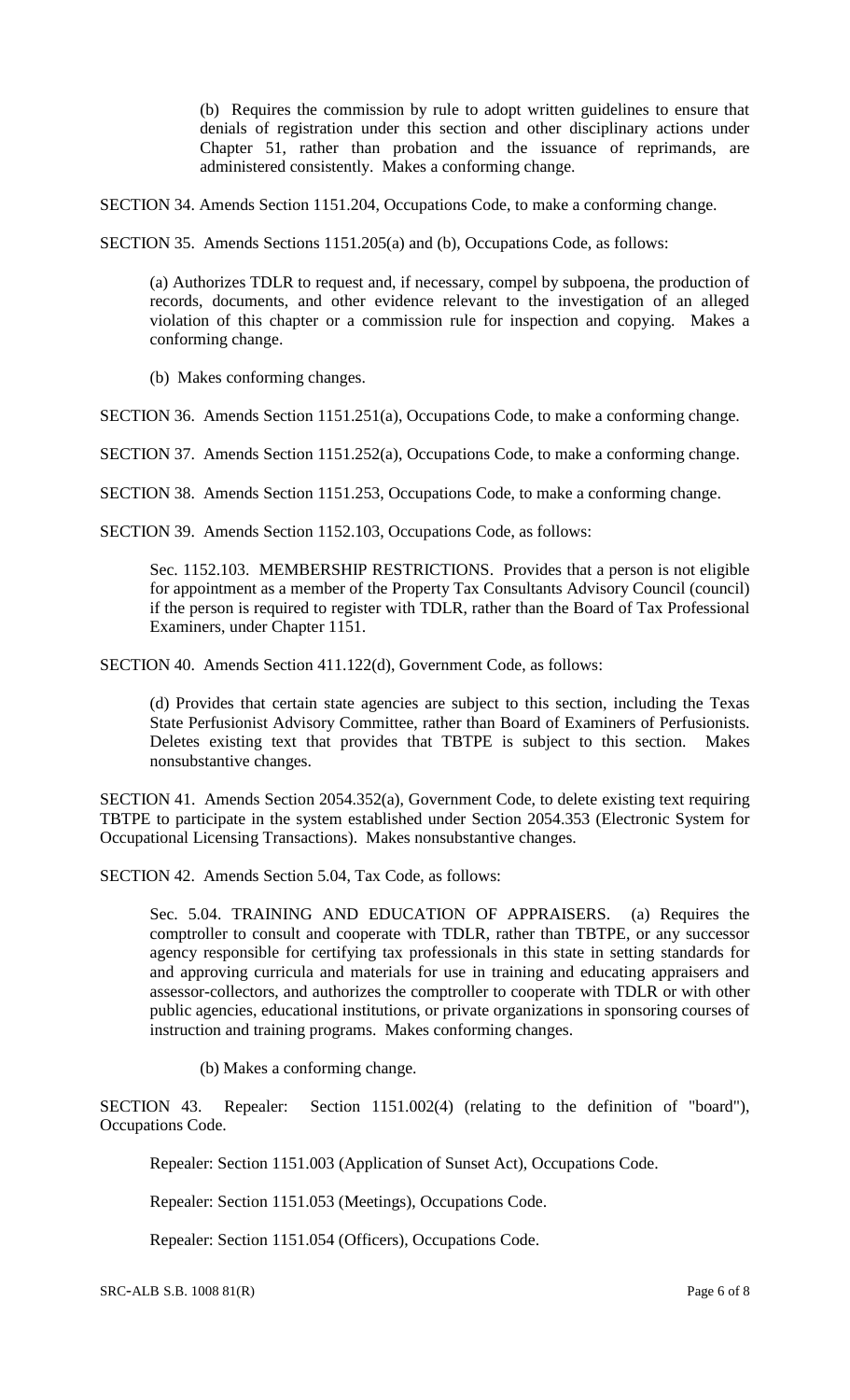Repealer: Section 1151.055(b) (relating to a board member's entitlement to reimbursement for necessary expenses incurred in performing the member's duties), Occupations Code.

Repealer: Section 1151.056 (Training), Occupations Code.

Repealer: Section 1151.057 (Grounds for Removal), Occupations Code.

Repealer: Subchapter B-1 (Executive Director and Personnel), Chapter 1151, Occupations Code.

Repealer: Section 1151.1021 (Negotiated Rulemaking and Alternative Dispute Resolution Policy), Occupations Code.

Repealer: Section 1151.105 (Record of Board), Occupations Code.

Repealer: Section 1151.110 (Use of Technology), Occupations Code.

Repealer: Subchapter C-1 (Public Interest Information and Complaint Procedures), Chapter 1151, Occupations Code.

Repealer: Section 1151.159 (Removal from Roster of Registrants; Reinstatement), Occupations Code.

Repealer: Section 1151.1611 (Examination Results), Occupations Code.

Repealer: Section 1151.201 (Initiation of Proceedings), Occupations Code.

Repealer: Section 1151.2025 (Probation), Occupations Code.

Repealer: Section 1151.203 (Rules for Proceedings; Notice), Occupations Code.

SECTION 44. Requires the presiding officer of the commission, as soon as possible after the effective date of this Act, to appoint the members of the committee in accordance with Chapter 1151 (Property Tax Professionals), Occupations Code, as amended by this Act. Requires the presiding officer, in making the initial appointments, to designate two members for terms expiring March 1, 2011, two members for terms expiring March 1, 2013, and one member for a term expiring March 1, 2015.

SECTION 45. (a) Provides that TBTPE is abolished but continues in existence until March 1, 2010, for the sole purpose of transferring obligations, property, full-time equivalent positions, rights, powers, and duties to TDLR. Provides that TDLR assumes all of the obligations, property, full-time equivalent positions, rights, powers, and duties of TBTPE, as it exists immediately before the effective date of this Act. Provides that all unexpended funds appropriated to TBTPE are transferred to TDLR. Requires that the transfer of obligations, property, full-time equivalent positions, rights, powers, and duties of TBTPE to TDLR be completed not later than March 1, 2010.

(b) Provides that all rules of TBTPE are continued in effect as rules of the commission until superseded by a rule of the commission. Provides that a certificate issued by TBTPE is continued in effect as provided by the law in effect immediately before the effective date of this Act. Provides that a complaint, investigation, contested case, or other proceeding pending on the effective date of this Act is continued without change in status after the effective date of this Act. Provides that an activity conducted by TBTPE is considered to be an activity conducted by TDLR.

(c) Provides that a reference in another law or an administrative rule to TBTPE means TDLR.

SECTION 46. (a) Requires TBTPE, in cooperation with and at the direction of TDLR, to complete all necessary computer programming and other tasks to ensure that the agency numbers